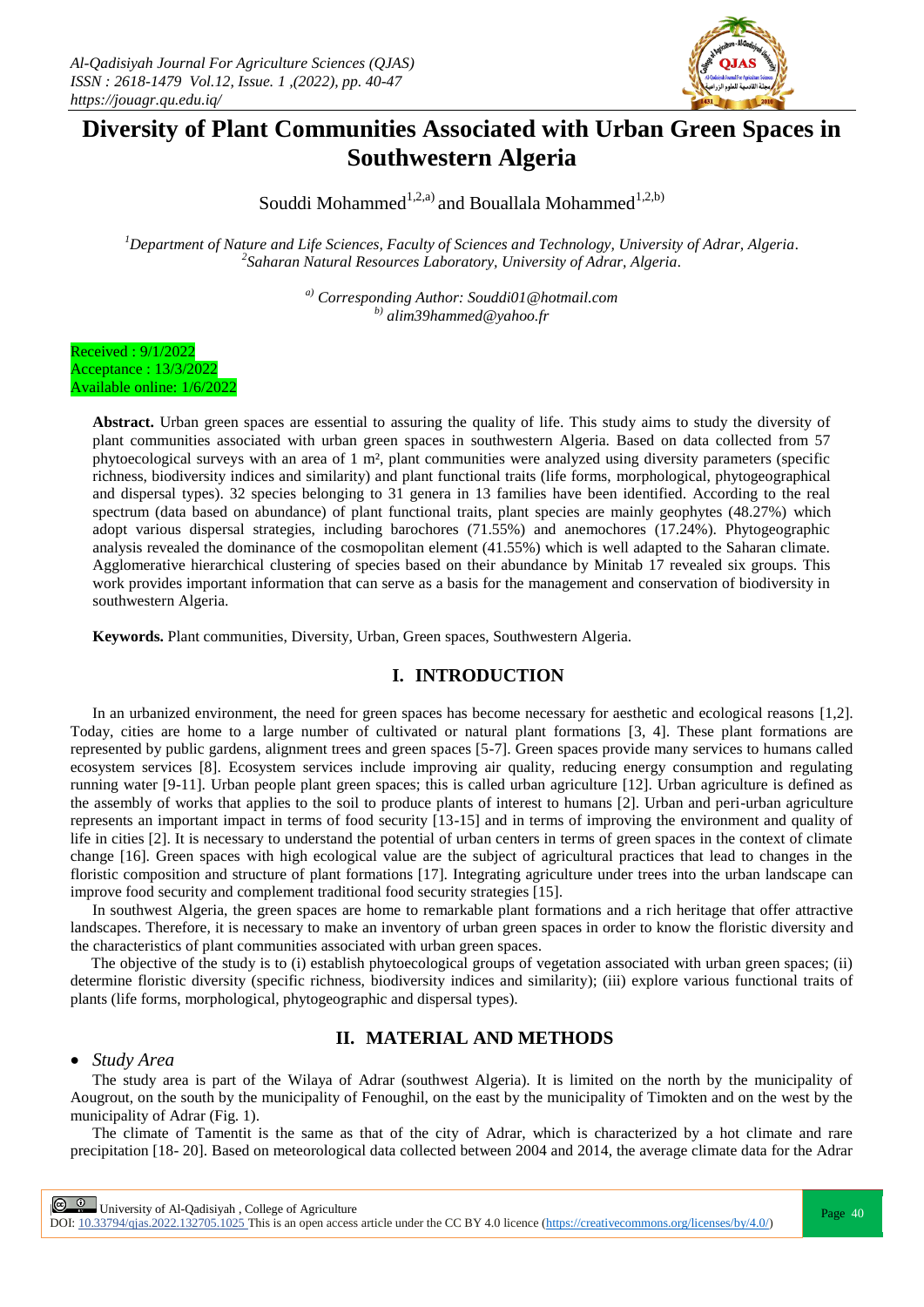

region are as follows: Summer temperatures are high (46.4°C) in July. In winter, it is (5.53°C) in January. Precipitation is low and irregular with an average of 15.72 mm. The winds are very frequent and their speed can reach 24.5 m/s in May.



**FIGURE 1.** Location of the study area.

#### *Collection of Data*

We have delimited plots with a fixed surface  $(1 \times 1 \text{ m}^2)$ , which are sufficient to obtain exhaustive representativeness of the plants. The choice of this surface was based on studies of plant communities in urban and cultivated areas [21, 22]. In each plot, the name of the species and the number of individuals of each species were determined. A total of 57 surveys were carried out during the month of August 2021.

Plant species were identified and named according to the flora of Algeria [23]. Biological types of the plant species inventoried were determined according to Raunkiaer (1934) [24] which is based on the position of the renovation buds in relation to the soil surface during unfavorable periods.

The biogeographical origin of the species was established from the flora of Algeria [23]. The dispersal of species was determined according to the classification of van der Pijl (1982) [25] who classified plants into anemochores, barochores, hydrochores, zoochores and autochore. Plants are classified as perennial or annual, depending on the persistence of the aerial vegetative part during the unfavorable season [20].

## *Data Analysis*

The agglomerative hierarchical clustering (AHC) using Minitab 17 software was applied to obtain floristically homogeneous ecological groups. AHC was carried out on the basis of abundance in order to highlight the main groups of surveys that appear. The AHC takes into account the similarities between surveys of the same group to accurately distinguish between similar subgroups of surveys [26]. For each phytoecological group characterized by using the raw biological spectra (qualitative data: specific richness) and real biological spectra (quantitative data: abundance). The raw spectrum takes into account proportions of specific richness, while the real spectrum uses the cumulative abundances of these species in the group [20].

Alpha diversity was determined by calculating of:

Specific richness (S) is the total number of species present in each phytoecological group and the study area in general;

Shannon diversity index (H') was calculated using the formula:  $H' = -\sum$  pi  $\log_2$  pi

where 
$$
\pi
$$
 = ni/N is the relative abundance of species i in the sample;

ni is the number of individuals of a given species, i ranging from 1 to S (total number of species) and N is the total number of individuals [27].

Pielou's equitability (E) was calculated using the formula:

$$
E = H'/H_{max}
$$

H': represents the Shannon diversity index;

H  $_{\text{max}} = \log_2 S$ : the theoretical value of the maximum diversity.

It varies between 0 and 1, with  $E = 1$  when individuals are evenly distributed among species [28].

Simpson diversity index was calculated using the formula:

$$
SDI = 1 - D \text{ ou } SDI = 1 - \sum_{i=1}^{s} p^2
$$
 avec 0

The maximum diversity will then be represented by the value 1 and the minimum diversity by the value 0 [29].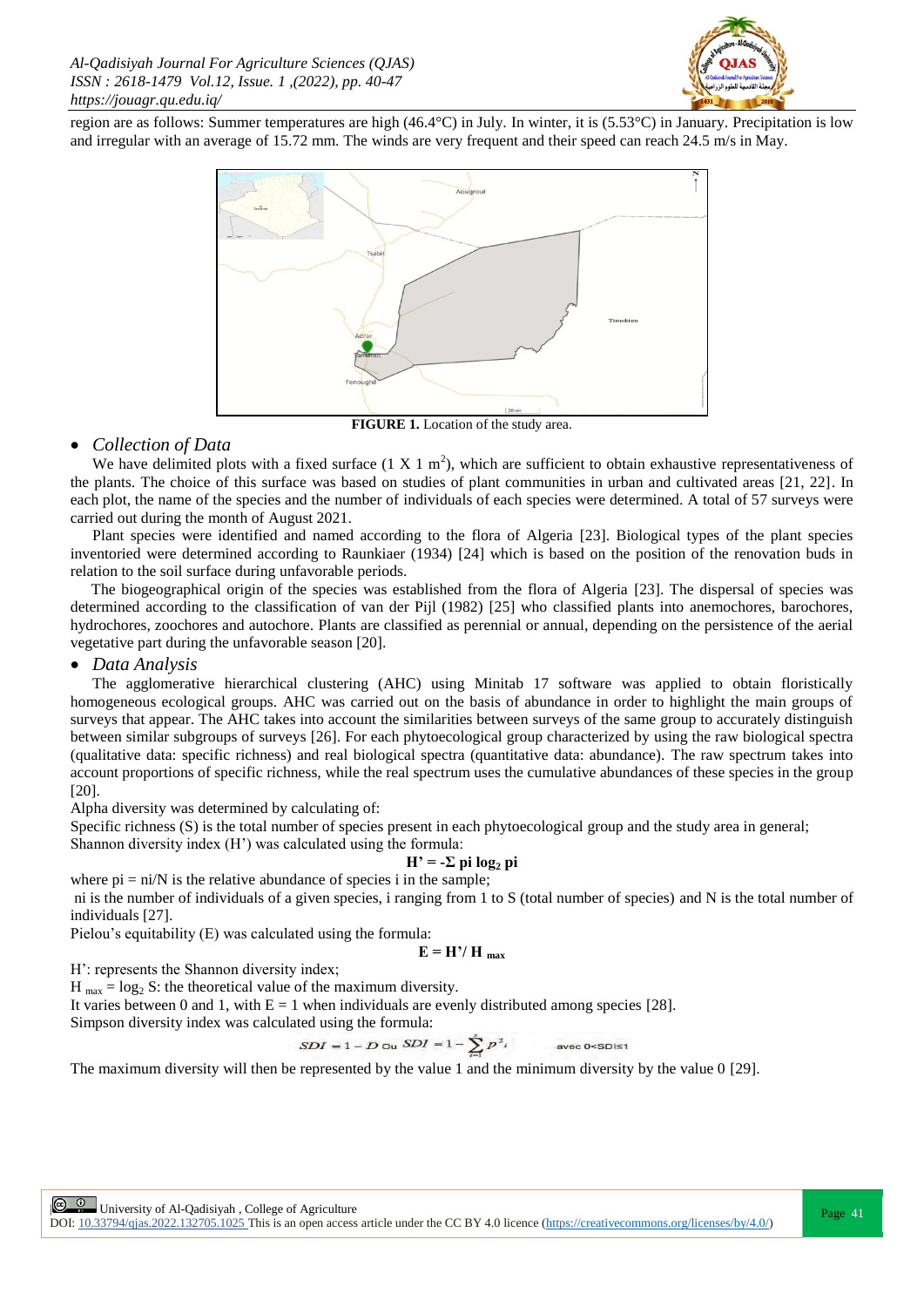

# **III. RESULTS AND DISCUSSION**

### *Floristic Composition*

In total, 32 plant species belonging to 13 families and  $\overline{v}1$  genera were recorded (Table 1). The number of species recorded in green spaces is due to the types of agricultural techniques, the type of soil, the type and quality of irrigation water, and space management methods [30, 31]. According to [32, 33], that green spaces are highly invested environments and could constitute potential reservoirs of interesting species and environments.

The most representative families were Asteraceae (21.87%) and Poaceae (18.75%). These two families have been reported as the most representative families in cultivated areas around the world [34]. They are also characterized by the capacity to produce high quantities of seeds in a way favorable to dispersal and the ability to colonize different environments [35, 36, 37].

The majority of species were perennial species (63.79%) and annuals with (36.21%). The proliferation of perennial species is due to favorable conditions of the environment and the absence of herbicide treatments [30]. The presence of annual species may be related to their short life cycle, which allows them to resist maintenance labor [30, 38].

| <b>TABLE 1.</b> List of plant species present in the study area. |                                         |                                   |                      |                 |                                  |  |  |  |  |  |  |
|------------------------------------------------------------------|-----------------------------------------|-----------------------------------|----------------------|-----------------|----------------------------------|--|--|--|--|--|--|
|                                                                  | <b>Species</b>                          | <b>Forme</b> life                 | <b>Dispersal</b>     | Morphological   | Phytogeographical                |  |  |  |  |  |  |
| Family                                                           |                                         |                                   | types                | types           | type                             |  |  |  |  |  |  |
| Cyperaceae                                                       | Cyperus rotundus L.                     | Geophytes                         | Barochore            | Perennial       | Subtropical                      |  |  |  |  |  |  |
| Zygophyllaceae                                                   | Zygophyllum album L. f.                 | Chamephyte                        | Barochore            | Perennial       | Saharo-Arabian.                  |  |  |  |  |  |  |
|                                                                  | Tribulus terrestris L.                  | Therophytes                       | Zoochore             | Annual          | Old World                        |  |  |  |  |  |  |
|                                                                  | <i>Phragmites communis</i> Trin.        | Geophytes                         | Anemochore           | Perennial       | Cosmopolitan                     |  |  |  |  |  |  |
| Poaceae<br>Amaranthaceae                                         | Phalaris brachystachys Link.            | Therophytes                       | Zoochore             | Annual          | Mediterranean                    |  |  |  |  |  |  |
|                                                                  | Dactyloctenium aegyptium (L.)<br>Willd. | Therophytes                       | Barochore            | Annual          | Pantropical                      |  |  |  |  |  |  |
|                                                                  | Setaria viridis (L.) P. Beauv           | Therophytes                       | Zoochore             | Annual          | Temperate Subtropical            |  |  |  |  |  |  |
|                                                                  | Cynodon dactylon (L.) Pers.             | Geophytes                         | Barochore            | Perennial       | Cosmopolitan                     |  |  |  |  |  |  |
|                                                                  | Imperata cylindrica (L.) Räusch.        | Geophytes                         | Barochore            | Perennial       | Cosmopolitan                     |  |  |  |  |  |  |
|                                                                  | Chenopodium album L.                    | Therophytes                       | Barochore            | Annual          | Cosmopolitan                     |  |  |  |  |  |  |
|                                                                  | Salsola vermiculata L.                  | Chamephyte                        | Anemochore           | Perennial       | Saharo-Mediterranean             |  |  |  |  |  |  |
|                                                                  | Amaranthus retroflexus L.               | Therophytes                       | Zoochore             | Annual          | North American                   |  |  |  |  |  |  |
|                                                                  | Bassia muricata (L.) Asch.              | Therophytes                       | Zoochore             | Annual          | Saharan                          |  |  |  |  |  |  |
|                                                                  | Suaeda fruticosa L.                     | Chamephyte                        | Hydrochore           | Annual          | cosmopolitan                     |  |  |  |  |  |  |
|                                                                  | Sonchus oleraceus L.                    | Therophytes                       | Barochore            | Annual          | cosmopolitan                     |  |  |  |  |  |  |
|                                                                  | Erigeron bonariensis L.                 | Therophytes                       | Anemochore           | Annual          | American                         |  |  |  |  |  |  |
| Asteraceae                                                       | Pulicaria arabica (L.) Cass.            | Hemicryptophytes                  | Anemochore           | Perennial       | North African                    |  |  |  |  |  |  |
|                                                                  | Launaea nudicaulis (L.) Hook. f.        | Therophytes                       | Anemochore<br>Annual |                 | Mediterranean Saharo<br>Arabian  |  |  |  |  |  |  |
|                                                                  | Launaea resedifolia O.K.                | Therophytes                       | Anemochore<br>Annual |                 | Mediterranean Saharo-<br>Arabian |  |  |  |  |  |  |
|                                                                  | Lactuca Serriola L.                     | Therophytes                       | Anemochore           | Annual          | Paleo-temperate                  |  |  |  |  |  |  |
|                                                                  | Reichardia picroides (L.) Roth          | Therophytes                       | Barochore            | Annual          | Mediterranean                    |  |  |  |  |  |  |
| Portulacaceae                                                    | Portulaca oleracea L.                   | Therophytes                       | Barochore            | Annual          | Cosmopolitan                     |  |  |  |  |  |  |
| Polygonaceae                                                     | Polygonum aviculare L.                  | Therophytes                       | Barochore            | Annual          | Cosmopolitan                     |  |  |  |  |  |  |
| Apocynaceae                                                      | Cynanchum acutum L.                     | Geophytes                         | Barochore            | Perennial       | Mediterranean-Asian              |  |  |  |  |  |  |
|                                                                  | Calotropis procera Act.                 | Phanerophyte                      | Anemochore           | Perennial       | Sahelo-Saharan                   |  |  |  |  |  |  |
| Euphorbiaceae                                                    | Euphorbia granulata Forsk.              | Therophytes                       | Barochore            | Annual          | Saharo-Arabian.                  |  |  |  |  |  |  |
|                                                                  | Solanum nigrum L.                       | Therophytes                       | Zoochore             | Perennial       | Cosmopolitan                     |  |  |  |  |  |  |
| Solanaceae                                                       | Datura stramonium L.                    | Therophytes                       | Zoochore             | Annual          | Cosmopolitan                     |  |  |  |  |  |  |
|                                                                  | Hyoscyamus muticus L.                   | Zoochore<br>Therophytes<br>Annual |                      | Saharo-Arabian. |                                  |  |  |  |  |  |  |
| Cucurbitaceae                                                    | colocynthis vulgaris (L.) Schrad        | Therophytes                       | Zoochore             | Annual          | Tropical Mediterranean           |  |  |  |  |  |  |
| Malvaceae                                                        | Malva parviflora L.                     | Therophytes                       | Barochore            | Annual          | Mediterranean                    |  |  |  |  |  |  |
| Apiaceae                                                         | Seseli tortuosum L.                     | Hemicryptophytes                  | Zoochore             | Perennial       | Mediterranean                    |  |  |  |  |  |  |

*Discrimination of Different Plant Formations*

The Agglomerative hierarchical clustering made it possible to discriminate the principal vegetation groups. Each vegetation group includes an ensemble of surveys with similar vegetation. The (AHC) individualized six different groups of plants (G1, G2, G3, G4, G5 and G6) (Fig. 2).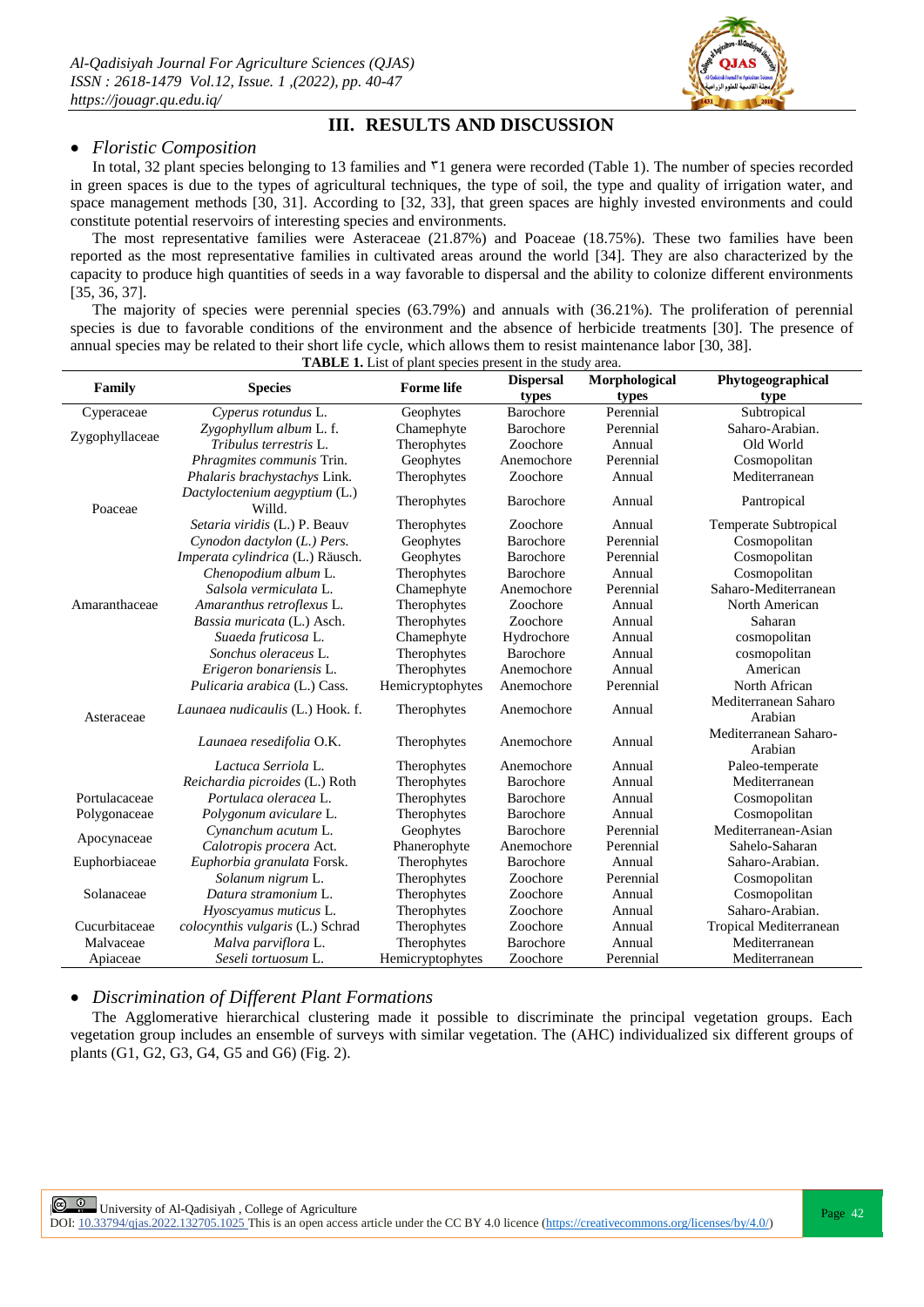



**FIGURE 2**. Dendrogram of the phytoecological groups of plant communities associated with urban green spaces in southwest Algeria.

The characteristics of these six vegetation groups as well as the abundance of species for each group are given in Table 2; this table also includes the values of species richness, the Shannon index and the Simpson index.

| <b>TABLE 2.</b> Characteristics of the six vegetation groups.<br><b>Abundance</b><br><b>Abundance</b><br><b>Abundance</b><br><b>Abundance of</b><br>Abundance<br><b>Abundance</b> |                 |                   |                |                 |                |                 |  |  |  |  |  |
|-----------------------------------------------------------------------------------------------------------------------------------------------------------------------------------|-----------------|-------------------|----------------|-----------------|----------------|-----------------|--|--|--|--|--|
| <b>Species</b>                                                                                                                                                                    | G1              | of G <sub>2</sub> | of G3          | of G4           | of G5          | of G6           |  |  |  |  |  |
| Cyperus rotundus L.                                                                                                                                                               | 112             |                   |                |                 |                |                 |  |  |  |  |  |
| Zygophyllum album L. f.                                                                                                                                                           |                 |                   | $\overline{4}$ | 5               | 23             | $\overline{c}$  |  |  |  |  |  |
| Tribulus terrestris L.                                                                                                                                                            |                 |                   |                |                 | 1              |                 |  |  |  |  |  |
| Phragmites communis Trin.                                                                                                                                                         | 1               | 2                 | 7              | 16              | 6              | 7               |  |  |  |  |  |
| Phalaris brachystachys Link.                                                                                                                                                      |                 |                   |                | 3               |                |                 |  |  |  |  |  |
| Dactyloctenium aegyptium (L.)                                                                                                                                                     |                 |                   |                |                 |                |                 |  |  |  |  |  |
| Willd.                                                                                                                                                                            | 4               | 5                 | 43             | 2               | 2              | 53              |  |  |  |  |  |
| Setaria viridis (L.) P. Beauv                                                                                                                                                     |                 | 5                 |                |                 |                |                 |  |  |  |  |  |
| Cynodon dactylon (L.) Pers.                                                                                                                                                       | 16              |                   | 106            |                 |                |                 |  |  |  |  |  |
| Imperata cylindrica (L.) Räusch.                                                                                                                                                  | 70              |                   | 3              |                 |                |                 |  |  |  |  |  |
| Chenopodium album L.                                                                                                                                                              |                 | 3                 |                |                 |                |                 |  |  |  |  |  |
| Salsola vermiculata L.                                                                                                                                                            | 2               |                   |                |                 | 8              |                 |  |  |  |  |  |
| Amaranthus retroflexus L.                                                                                                                                                         | 1               |                   | 4              |                 |                | 19              |  |  |  |  |  |
| Bassia muricata (L.) Asch.                                                                                                                                                        | $\overline{c}$  | $\overline{c}$    | 2              | 4               | 7              |                 |  |  |  |  |  |
| Suaeda fruticosa L.                                                                                                                                                               | 3               |                   |                |                 |                |                 |  |  |  |  |  |
| Sonchus oleraceus L.                                                                                                                                                              |                 | 15                |                |                 |                | 1               |  |  |  |  |  |
| Erigeron bonariensis L.                                                                                                                                                           | 1               | 1                 | $\overline{2}$ | 1               | 1              | 1               |  |  |  |  |  |
| Pulicaria arabica (L.) Cass.                                                                                                                                                      |                 |                   |                |                 |                | 10              |  |  |  |  |  |
| Launaea nudicaulis (L.) Hook. f.                                                                                                                                                  |                 |                   | 1              |                 |                | 1               |  |  |  |  |  |
| Launaea resedifolia O.K.                                                                                                                                                          |                 |                   | 2              |                 |                |                 |  |  |  |  |  |
| Lactuca Serriola L.                                                                                                                                                               | 12              |                   |                | 2               |                | 5               |  |  |  |  |  |
| Reichardia picroides (L.) Roth                                                                                                                                                    |                 |                   |                |                 | 1              |                 |  |  |  |  |  |
| Portulaca oleracea L.                                                                                                                                                             | 5               |                   | 5              | 4               | $\overline{2}$ | 3               |  |  |  |  |  |
| Polygonum aviculare L.                                                                                                                                                            |                 |                   |                |                 |                | 1               |  |  |  |  |  |
| Cynanchum acutum L.                                                                                                                                                               |                 | 2                 | 8              | $\overline{2}$  |                |                 |  |  |  |  |  |
| Calotropis procera Act.                                                                                                                                                           |                 | 3                 | 5              | 25              | 2              |                 |  |  |  |  |  |
| Euphorbia granulata Forsk.                                                                                                                                                        | 2               |                   |                |                 |                | 3               |  |  |  |  |  |
| Solanum nigrum L.                                                                                                                                                                 |                 | 1                 |                |                 | 7              |                 |  |  |  |  |  |
| Datura stramonium L.                                                                                                                                                              |                 |                   | 2              | 1               |                | 4               |  |  |  |  |  |
| Hyoscyamus muticus L.                                                                                                                                                             |                 |                   |                |                 |                |                 |  |  |  |  |  |
| colocynthis vulgaris (L.) Schrad                                                                                                                                                  |                 |                   |                |                 | 4              |                 |  |  |  |  |  |
| Malva parviflora L.                                                                                                                                                               |                 |                   |                |                 | $\overline{2}$ |                 |  |  |  |  |  |
| Seseli tortuosum L.                                                                                                                                                               |                 |                   |                |                 |                |                 |  |  |  |  |  |
| Species richness                                                                                                                                                                  | $\overline{13}$ | 10                | 16             | $\overline{13}$ | 13             | $\overline{13}$ |  |  |  |  |  |
| Shannon index                                                                                                                                                                     | 2.10            | 2.79              | 2.32           | 2.80            | 3.03           | 2.52            |  |  |  |  |  |
| equitability                                                                                                                                                                      | 0.57            | 0.84              | 0.58           | 0.76            | 0.82           | 0.68            |  |  |  |  |  |
| Simpson index                                                                                                                                                                     | 0.66            | 0.80              | 0.65           | 0.79            | 0.82           | 0.70            |  |  |  |  |  |

Page 43<br>Page 43 | University of Al-Qadisiyah , College of Agriculture<br>Page 43 | 23704/circle 2002 122705 1005 This is an open seeses said a what he GO BY 4.0 listens (btt. al. of the college 43 | 23704/circle 43 | 24 | 24 DOI:  $10.33794/q$ jas.2022.132705.1025 This is an open access article under the CC BY 4.0 licence (https://creativecommons.org/licenses/by/4.0/)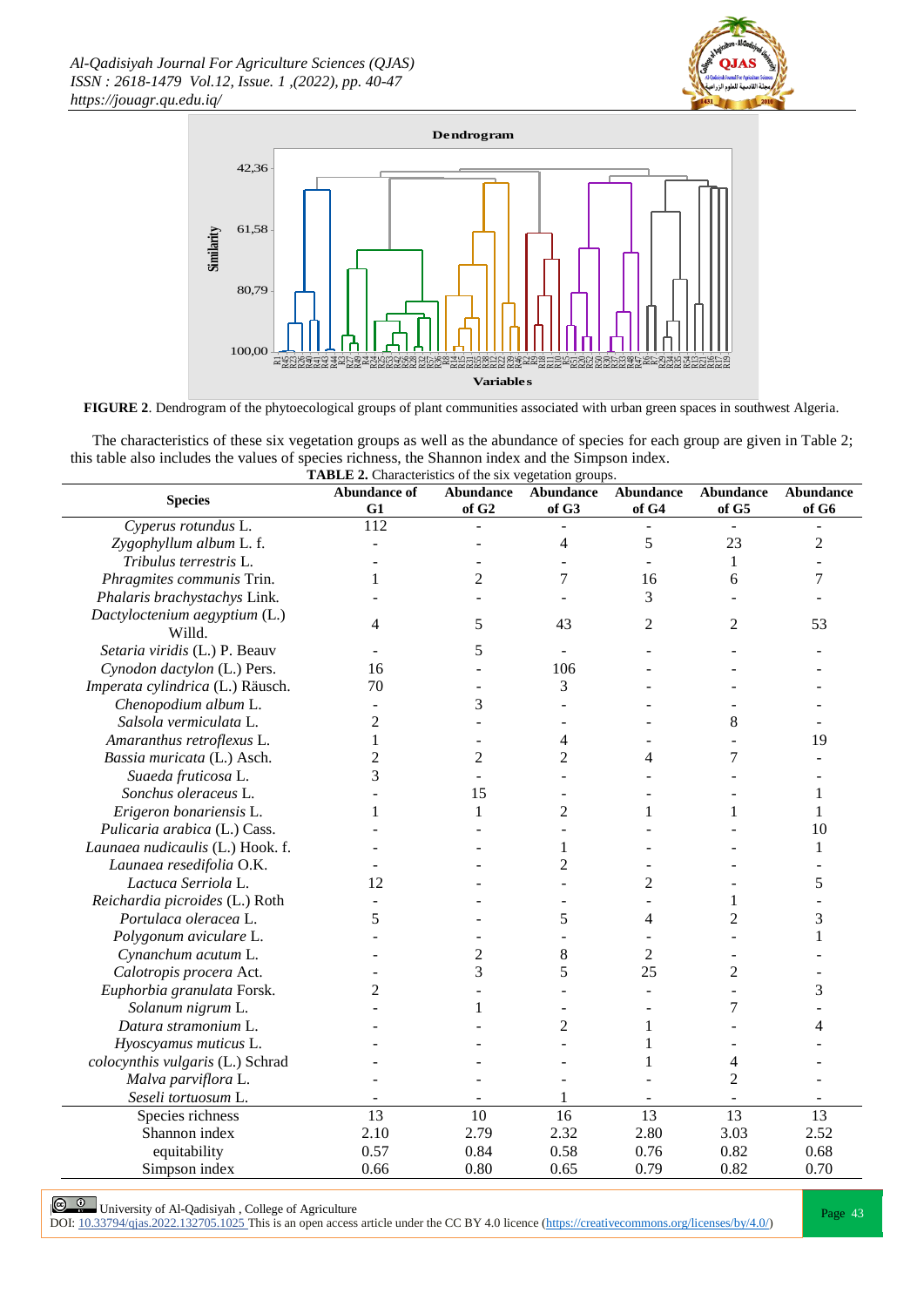

The most abundant species in all phytoecological groups are *Dactyloctenium aegyptium* (109 individuals), *Phragmites communis* (39 individuals) and *Erigeron bonariensis* (7 individuals). *Dactyloctenium aegyptium* is a very invasive annual species, associated with sandy soils and the use of animal fertilizers [39]. In addition, *Dactyloctenium aegyptium* is characterized by early emergence [40]. *Phragmites communis* adapt to humid and very salty environments [41]. *Erigeron bonariensis* is a particularly invasive species [42]. The seeds of this species are light, which facilitates the dispersal of seeds at low wind speed and therefore a fort invasion [43].

The principal characteristics of each group and their component surveys are as follows (Fig. 3, Fig. 4 and Fig. 5):



 **FIGURE 3**. Spectra of biological types. **FIGURE 4**. Dispersion spectrum.



N: Raw; S: Real



**FIGURE 5**. Phytogeographic spectrum.

Sub trop: Subtropical; Sah. Arab: Saharo-Arabian; Old wor: Old World; Cosmop; Cosmopolitan; Med: Mediterranean; Pantrop: Pantropical; Temp. Subtrop: Temperate Subtropical; Sah. Med: Saharo-Mediterranean; N. Amer: North American; Sah: Saharan; Amer: American; N Afr: North African; Med Sah. Arab: Mediterranean Saharo Arabian; Paleotemp: Paleotemperate; Med. As: Mediterranean-Asian; Sahelo. Sah: Sahelo-Saharan; Trop. Med: Tropical Mediterranean

Group 1 consists of 8 surveys in which 13 species were recorded. The most abundant species are *Cyperus rotundus* (48.48%) and *Imperata cylindrica* (30.30%). The most representative families are Amaranthaceae and Poaceae (30.77%) and Asteraceae (15.38%). In the raw spectrum of biological types, Therophyte shows a good representation with (53.85%) followed by Geophytes (30.77%). In the real spectrum, Geophytes show a fort presence (86.15%) followed by Therophytes (11.69%). For chorological types, the cosmopolitan element dominated the raw spectrum with (38.46%). In the real spectrum, the Subtropical element shows a fort presence (48.50%) followed by the cosmopolitan elements (41.12%). plant dispersal is dominated by Barochores species (90.47%) followed by Anemochores species (6.93%). In the raw spectrum of morphological types, annual species show a high representation (61.54%), Perennial species show a high representation (87.01%) in the real spectrum. The Shannon diversity index is 2.10 bits, the Pielou Equitability is 0.57 and the Simpson index is 0.66.

Group 2 consists of 5 surveys where 10 species were recorded. The most abundant species are *Sonchus oleraceus* (38.46%), *Dactyloctenium aegyptium* and *Setaria viridis* (12.82%). The most represented families are Poaceae (30%),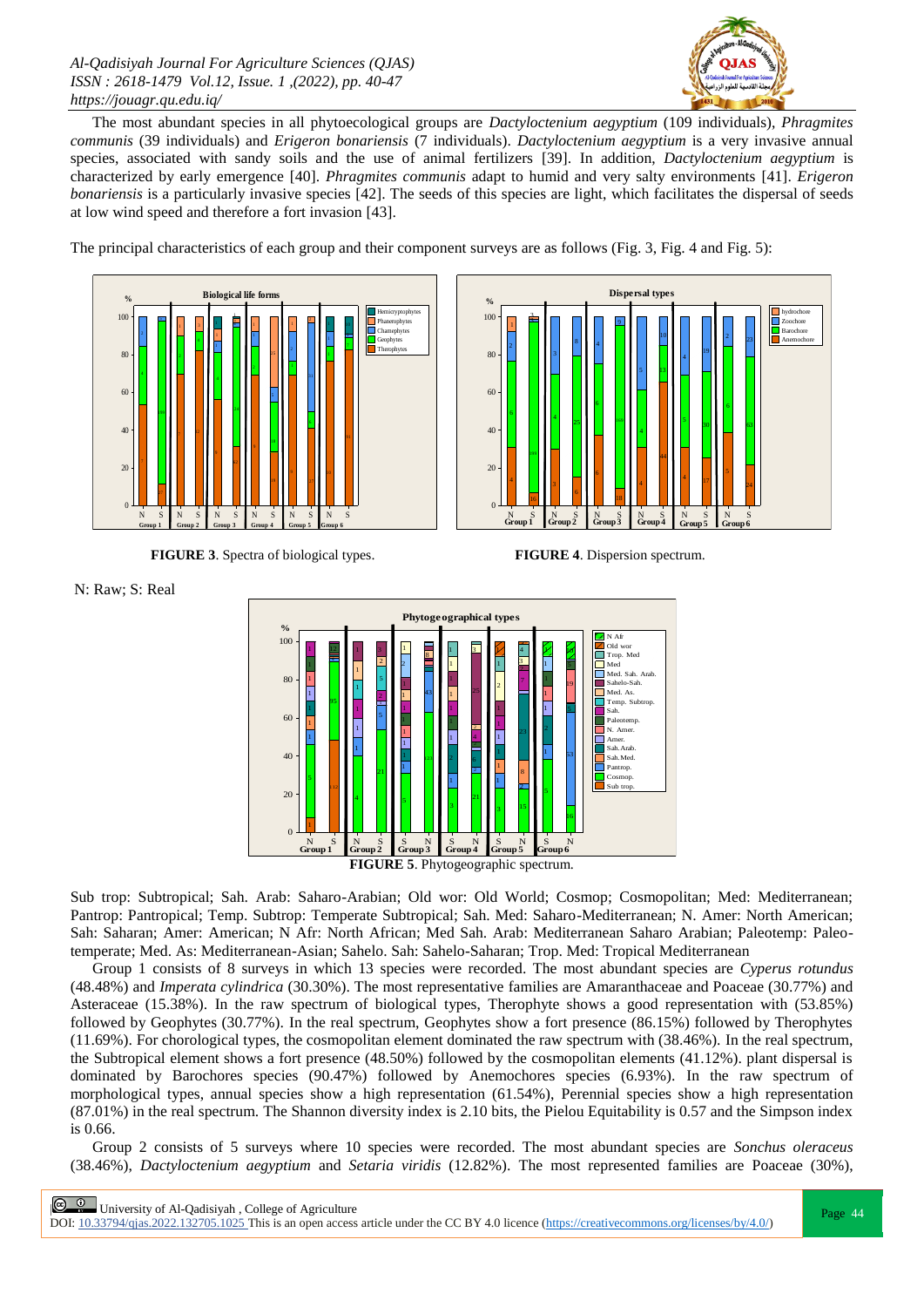

followed by Amaranthaceae, Asteraceae and Apocynaceae (20%). The raw and real biological spectrum shows a fort presence of Therophytes (70%; 82.05%) followed by Geophytes (20%, 10.26%) and Phanerophytes (10%; 7.69%). The flora of this group is dominated by cosmopolitan elements (40%; 53.85%) for the raw and real spectrum. The dispersion of plants is dominated by the Barochores type (40%; 64.11%) followed by the Zoochores species (30%, 20.51%) and the Anemochores (30%; 15.38%) for the raw and real spectrum. For morphological types, Annual species shows a fort presence in the raw spectrum with (70%), and in the real spectrum (79.49%). The Shannon diversity index is 2.79 bits, the Pielou Equitability is 0.84 and the Simpson index is 0.80.

Group 3 consists of 13 surveys with 16 species. The most abundant species are *Cynodon dactylon* (54.08%), *Dactyloctenium aegyptium* (21.94%). The Asteraceae with (25%) is the most represented family, followed by Amaranthaceae and Apocynaceae (12.5%) each. In the raw spectrum of biological types, Therophytes show good representation with (56.25%) followed by Geophytes (25%). In the real spectrum, Geophytes show a fort presence (63.27%) followed by Therophytes (31.63%). The two spectra of this group show that the flora of this group is dominated by cosmopolitan elements (31.25%; 62.76%). The raw and real spectrum shows that the flora of this group is dispersed by the Barochore type (37.5%; 86.23%) followed by the Anemochores species (37.5%, 9.18%) and the Zoochores species (25%; 4.59%). In the raw spectrum of morphological types, the Annuals show a good representation (56.25%). The Perennials show a good representation (68.37%) in the real spectrum. The Shannon diversity index is 2.32 bits, the Pielou equitability is 0.58 and the Simpson index is 0.65.

Group 4 consists of 10 surveys with 13 species. The most abundant species are *Calotropis procera* (37.31%), *Phragmites communis* (23.88%). The most represented family is the Family Poaceae (23.1%), followed by Asteraceae, Solanaceae and Apocynaceae (15.38%). In the raw spectrum of biological types, Therophytes show good representation with (69.24%). Phanerophytes (37.31%) dominated the real spectrum. The raw chorological spectrum of this group is dominated by the cosmopolitan element (23.1%), the Sahelo-Saharan element (37.32%) followed by the cosmopolitan element (31.35%) dominated the real spectrum. Zoochores species are dominated by the raw dispersal spectrum with (38.46%), the Anemochores dominate the real spectrum (65.68%). In the raw spectrum of morphological types, annuals show a good representation (69.23%). In the real spectrum, perennials show a good representation (71.64%). The Shannon diversity index is 2.80 bits, the Pielou equitability is 0.76 and the Simpson index is 0.79.

Group 5 consists of 11 surveys with 13 species. The most abundant species are *Zygophyllum album* (34.85%) and *Salsola vermiculata* (12.12%). The most represented families are: the family Zygophyllaceae, Poaceae, Amaranthaceae and Asteraceae (15.38%). In the raw spectrum of biological types, Therophyte shows good representation with (69.24%) followed by Chamephyte (15.38%). in the real spectrum, Chamephyte shows a fort presence with (46.97%) followed by Therophyte (40.91%). For chorological types, the cosmopolitan element dominated the raw spectrum with (23.1%). In the real spectrum, the Saharo-Arabian element shows a good presence (34.85%) followed by the cosmopolitan elements (22.73%). Plant dispersal is dominated by the Barochore type (38.46%; 45.45%) in two spectra. The raw spectrum of morphological types shows a good presence of annuals (61.54%). In the real spectrum, the Perennials show a good presence (69.7%). The Shannon diversity index is 3.03 bits, the Pielou equitability is 0.82 and the Simpson index is 0.82.

Group 6 consists of 10 surveys with 13 species. The most abundant species are *Dactyloctenium aegyptium* (48.18%), *Amaranthus retroflexus* (17.27%). The most represented families are: the family Asteraceae (38.48%), Poaceae (15.38%). In the raw and real spectrum, the biological spectrum shows an excellent presence of Therophytes (76.93%, 82.73%). For chorological types, the cosmopolitan element dominated the raw spectrum with (38.48%). In the real spectrum, the pantropical element shows a fort presence (48.19%) followed by the cosmopolitan elements (14.54%). The dispersion of plants is dominated by the Barochore type (46.16%; 57.27%) in two spectra. In the raw and real spectrum of morphological types, the annual shows a fort presence (76.92%; 82.73%). The Shannon diversity index is 3.03 bits, the Pielou equitability is 0.82 and the Simpson index is 0.82.

According to the life forms classification of Raunkiaer (1934), the G2 and G6 were dominated by Therophytes. The dominance of Therophytes is explained by their adaptation to agrarian ecosystems and the availability of water [44]. The G1 and G3 are dominated by the Geophytes; this dominance is probably related to their adaptation to superficial plowing practices [45, 34]. The pressure of working of soil favors the abundance of geophytes [31]. Vegetative propagation is their only mode of survival, as sexual reproduction is very infrequent for most of these species [46]. Phanerophytes dominated G4, indicating that they are found especially in green spaces without maintenance [30]. In general, Phanerophytes are rare in the Sahara and hot deserts [47, 48, 49]. The fort presence of Chamephytes in the G5 shows the good adaptation of Chamaephytes to the ecological conditions of hot arid and hyper-arid environments through the development of specific strategies [49].

The G1 dominated by the Subtropical element is explained by the effect of climate change in Mediterranean Africa since the Miocene, which will probably favor the installation of subtropical species, or the replacement of the range of native species [50, 51]. The G2 and G3 dominated by the cosmopolitan species can be explained by the fact that, the cultural biotope is a very open environment, regularly disturbed; accommodating many species introduced accidentally during the introductions of new crops or improved varieties [52]. In terms of the geographic distribution of species, the dominance of Sahelo-Saharan species in the G4 is probably due to systems of resistance to disturbances in this locality. This dominance can be explained by the fact that these species are more adapted to the bioclimatic conditions of the environment than other exotic species [53]. The Saharo-Arabian element is well represented in the G5, this may be because the region is considered a

**Page 45** University of Al-Qadisiyah, College of Agriculture Page 45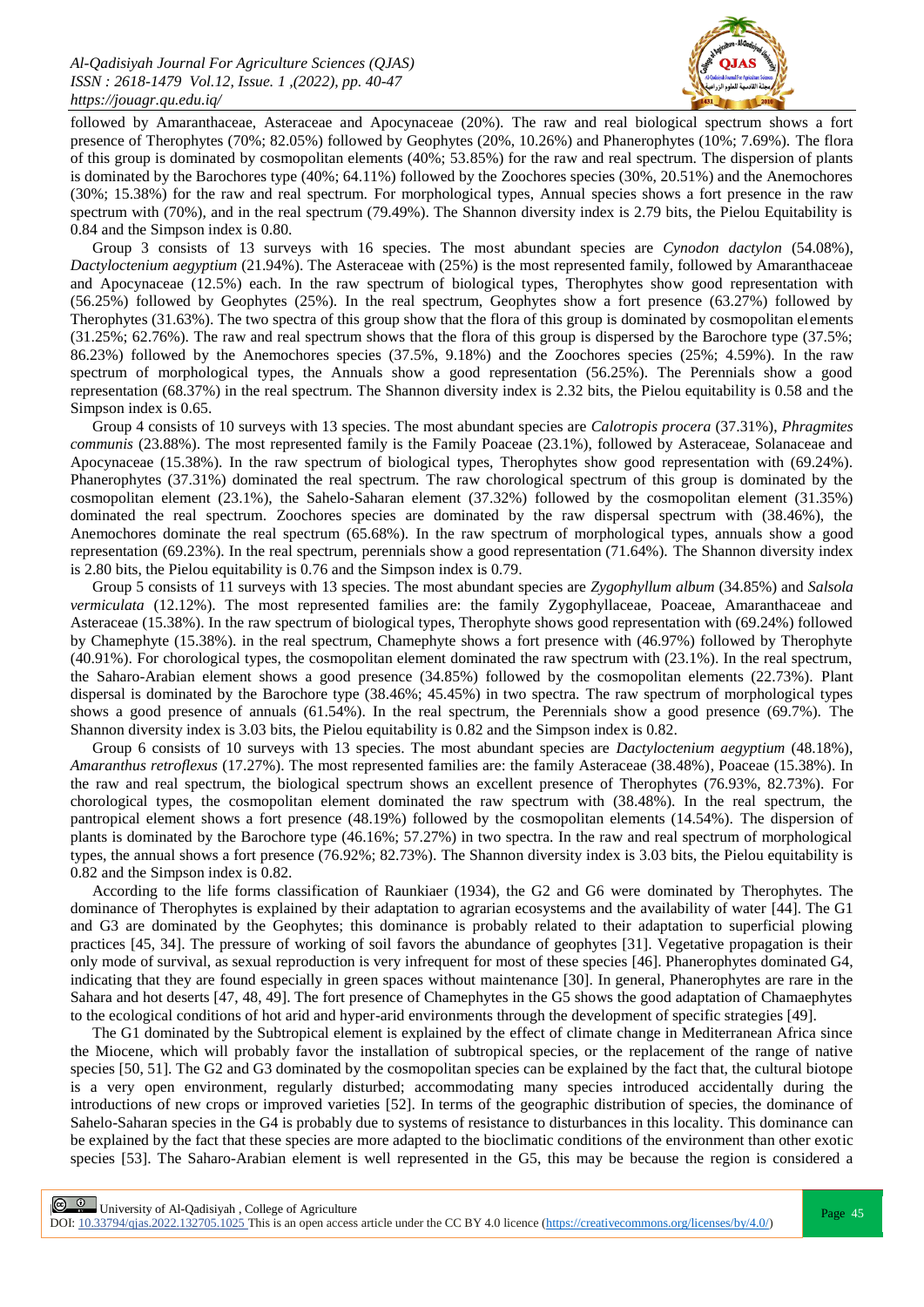

transition zone between the Mediterranean and Saharo-Arabian flora [54]. The abundance of pantropical species in the G6 confirms the loss of local biodiversity in our urban environments [55].

Dissemination by barochore dominated G1, G2, G3, G5 and G6 can be explained by its low spatial dispersion. The dominance of anemochore species in the G4 is probably due to the high frequency of winds in arid environments and particularly in Saharan areas [56]. The differences observed in floristic composition and biodiversity between the phytoecological groups are attributed to the micro-environmental conditions characterizing the associated surveys of each group, in particular soil properties, microclimate and irrigation [20].

### **CONCLUSION**

This work has highlighted the importance of studying plant communities associated with urban green spaces in southwestern Algeria. The specific richness of these green spaces is composed of 32 species represented mainly by perennial species. This floristic richness is due to the microclimate of the green spaces, the diversity of the trees planted, the use of organic fertilizer. The vegetation studied is characterized by the dominance of Geophytes and Therophytes, this situation favors the installation of plants of barochore and anemochore dispersal strategies. Phytogeographically, the most abundant of cosmopolitan plants reflect the adaptation of plants to anthropogenic activities. Finally, urban green spaces constitute a reservoir of plant biodiversity and a protected area for spontaneous species.

#### **REFERENCES**

- [1] Bekkouch, Kouddane N.E, Daroui E.A, Boukroute A & Berrichi A (2011). Inventaire des arbres d'alignement de la ville d'Oujda. Nature & Technology, 5, 87-91.
- [2] R. Radji, Kokou K (2013). Classification et valeurs thérapeutiques des plantes ornementales du Togo. VertigO, 13,3. DOI: https://doi.org/10.4000/vertigo.14519.
- [3] P. Clergeau, Une écologie du paysage urbain (Editions Apogée, Rennes, 2007).
- [4] Y.J.C. Kouadio, Vroh B.T.A, Bi Z.B.G, Yao C.Y.A, N'guessan K.E (2016). Évaluation de la diversité et estimation de la biomasse des arbres d'alignement des communes du Plateau et de Cocody (Abidjan - Côte d'Ivoire). Journal of Applied Biosciences, 97,9141-9151.
- [5] D. Zhang, Zheng H, He X, Ren Z.B, Zhai C, Yu X, Mao Z, Wang P (2016). Effects of forest type and urbanization on species composition and diversity of urban forest in Changchun, Northeast China. Urban Ecosystems, 19, 1, 455-473.
- [6] H. Lv, Yang Y, Zhang D, Du H, Zhang J, Wang W, He X (2019). Perimeter-area ratio effects of urbanization intensityon forest characteristics, landscape patterns and their associations in Harbin City, Northeast China. Urban Ecosystems, 22, 4, 631-642.
- [7] G.J.R. Nomel, Kouassi R.H, Ambe A.S.A, Kouadio Y.J.C, Doumbia M, N'guessan K.E (2019). Diversité et stock de carbone des arbres d'alignement : Cas d'Assabou et Dioulakro de la ville de Yamoussoukro (Centre de la Côte d'Ivoire). Journal of Environmental Science, Toxicology and Food Technology, 13, 4, 84-89.
- [8] Millennium Ecosystem Assessment, Ecosystems and Human Well-being (Island Press, United States of America, 2005).
- [9] J. Dombrow, Rodriguez M, Sirmans C.F (2000). The market value of mature trees in single-family housing markets. Appraisal Journal, 68, 1, 39-43.
- [10] D.J. Nowak, Crane, D.E, Stevens, J.C (2006). Air pollution removal by urban trees and shrubs in the United States. Urban forestry & urban greening, 4, 3-4, 115-123.
- [11] A.A. Osseni, Gbesso G.H.F, Nansi K.M, Tente A.B.H (2020). Phytodiversité et services écosystémiques associés aux plantations d'alignement des rues aménagées de la ville de Grand-Popo au Bénin. Bois et Forêts des Tropiques, 345, 85-97.
- [12] J.N. Consales (2003). Les jardins familiaux de Marseille, Gênes et Barcelone. Entre enjeux potentiels et fonctions réelles de l'agriculture urbaine. Rives méditerranéennes, 15, 1-12.
- [13] A.S. Fall, Fall S.T, Cités horticoles en sursis? L'agriculture urbaine dans les grandes Niayes au Sénégal (Centre de recherches pour le développement international. Ottawa, Ontario, 2001).
- [14] R. Radji, Kokou K, Akpagana K (2010). Etude diagnostique de la flore ornementale togolaise. International Journal of Biological and Chemical Sciences, 4, 2, 491-508.
- [15] B.F. Nero, Kwapong N.A, Jatta R, Fatunbi O (2018). Tree species diversity and socioeconomic perspectives of the urban (food) forest of Accra, Ghana. Sustainability, 10, 10, 3417.
- [16] F. Fousséni, Wouyo A, Madjouma K, Djibril K, Kissao G, Kperkouma W, Koffi A (2019). Flore des espaces verts urbains de la ville d'Atakpamé au Togo. Synthèse: Revue des Sciences et de la Technologie, 25, 2, 25-39.
- [17] B. Kombate, Dourma M, Folega F, Woegan A.Y, Wala K, Akpagana K (2019). Structure et potentiel de séquestration de carbone des formations boisées du Plateau Akposso en zone sub-humide au Togo. Afrique Science, 15, 2, 70-79.
- [18] H.N. Le Houérou (1990). Définition et limites bioclimatiques du Sahara. Science et changements planétaires/Sécheresse, 1, 4, 246-259.
- [19] P. Ozenda, Flore du Sahara (Centre national de la recherche scientifique, Paris, 1991).
- [20] M. Bouallala, Neffar S, Chenchouni H (2020). Vegetation traits are accurate indicators of how do plants beat the heat in drylands: Diversity and functional traits of vegetation associated with water towers in the Sahara Desert. Ecological Indicators, 114, 106364.
- [21] W.M. El-Ghanim, Hassan L.M, Galal T.M, Badr A (2010). Floristic composition and vegetation analysis in Hail region north of central Saudi Arabia. Saudi Journal of Biological Sciences, 17, 2, 119-128.

 $\boxed{\odot}$   $\odot$  University of Al-Qadisiyah, College of Agriculture